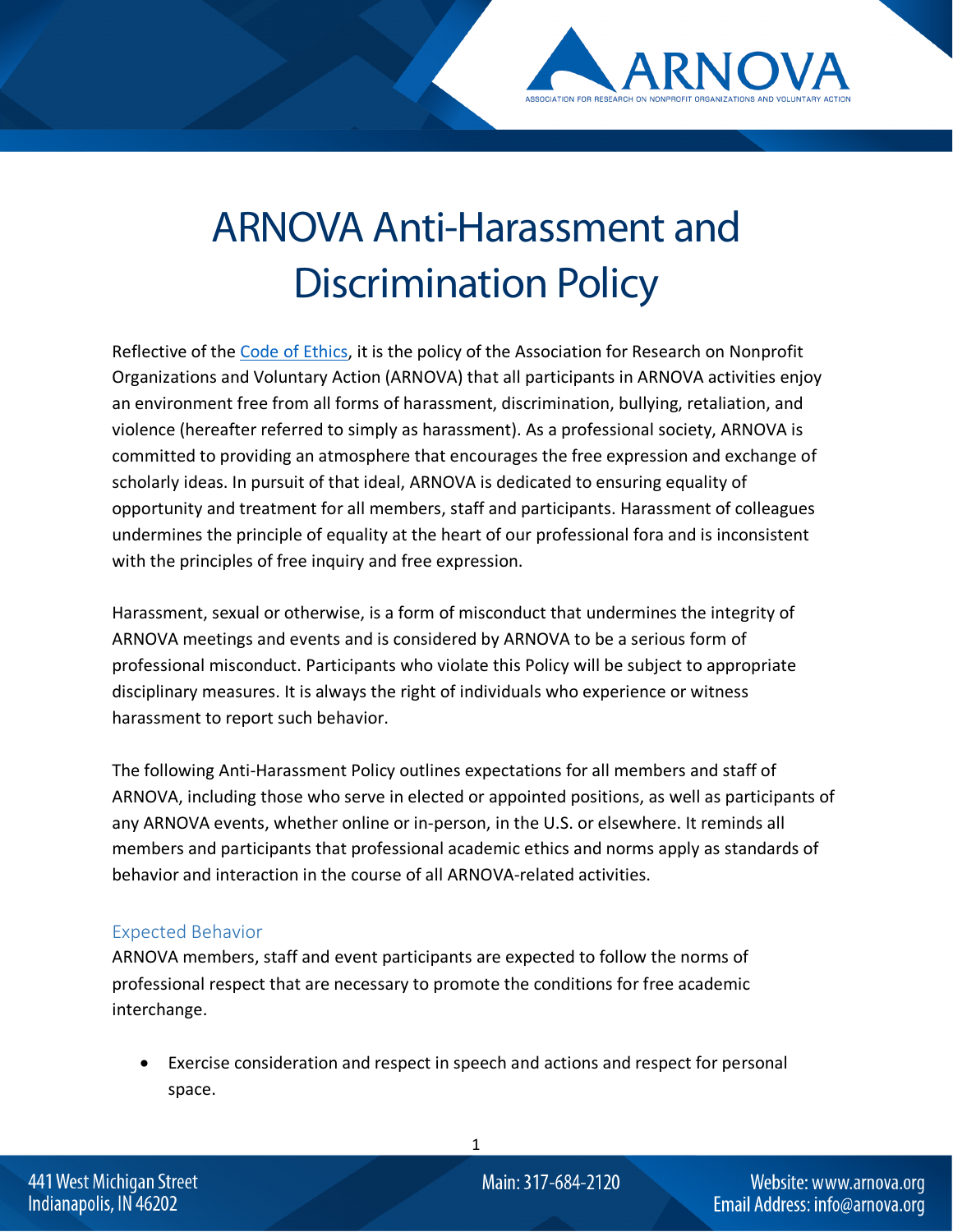

• Refrain from demeaning, discriminatory, or harassing behavior and speech.

Alert the executive director, an ombudsperson, or anti-harassment committee member if you notice a dangerous situation, someone in distress, or violations of this policy, even if they seem inconsequential. See below for more information about whom to contact.

As a bystander or witness to harassment, anyone can play a role in supporting the person being targeted[. The Five Ds,](https://www.ihollaback.org/bystander-resources/) developed by Hollaback! provide bystanders with options to respond to witnessing harassment regardless of where it takes place.

#### Unacceptable Behavior

The following are examples of unacceptable behaviors. These examples are illustrative, not exhaustive.

Discriminatory Harassment

- Prejudicial actions or comments based on age, race, ethnicity, national origin, religion, language, sexual orientation, gender identity or gender expression, disability, health condition, socioeconomic status, marital status, domestic status, parental status, academic rank or professional position, or research or disciplinary area or approach.
- Epithets, slurs, or negative stereotyping based on group identity.
- Circulation of written or graphic material that denigrates or shows hostility toward an individual or group.

Personal or Psychological Harassment

- Unwelcome teasing, jokes, comments, or questions.
- The purposeful exclusion of a person who is a member of a committee or group, including, but not limited to, the board of directors, sections, awards committee, conference planning, etc. through misinformation, isolation, and lack of communication about matters in which that person should be included based on their official or designated role may also constitute harassment.
- Deliberate intimidation, bullying, stalking, or following.
- A single intense and severe act or multiple persistent or pervasive acts, which are demeaning, abusive, offensive, or create a hostile environment.

Physical Harassment

- Sustained disruption of presentations or other events, including yelling at or threatening (verbally or physically).
- Physical assault, including unwelcome touching or groping.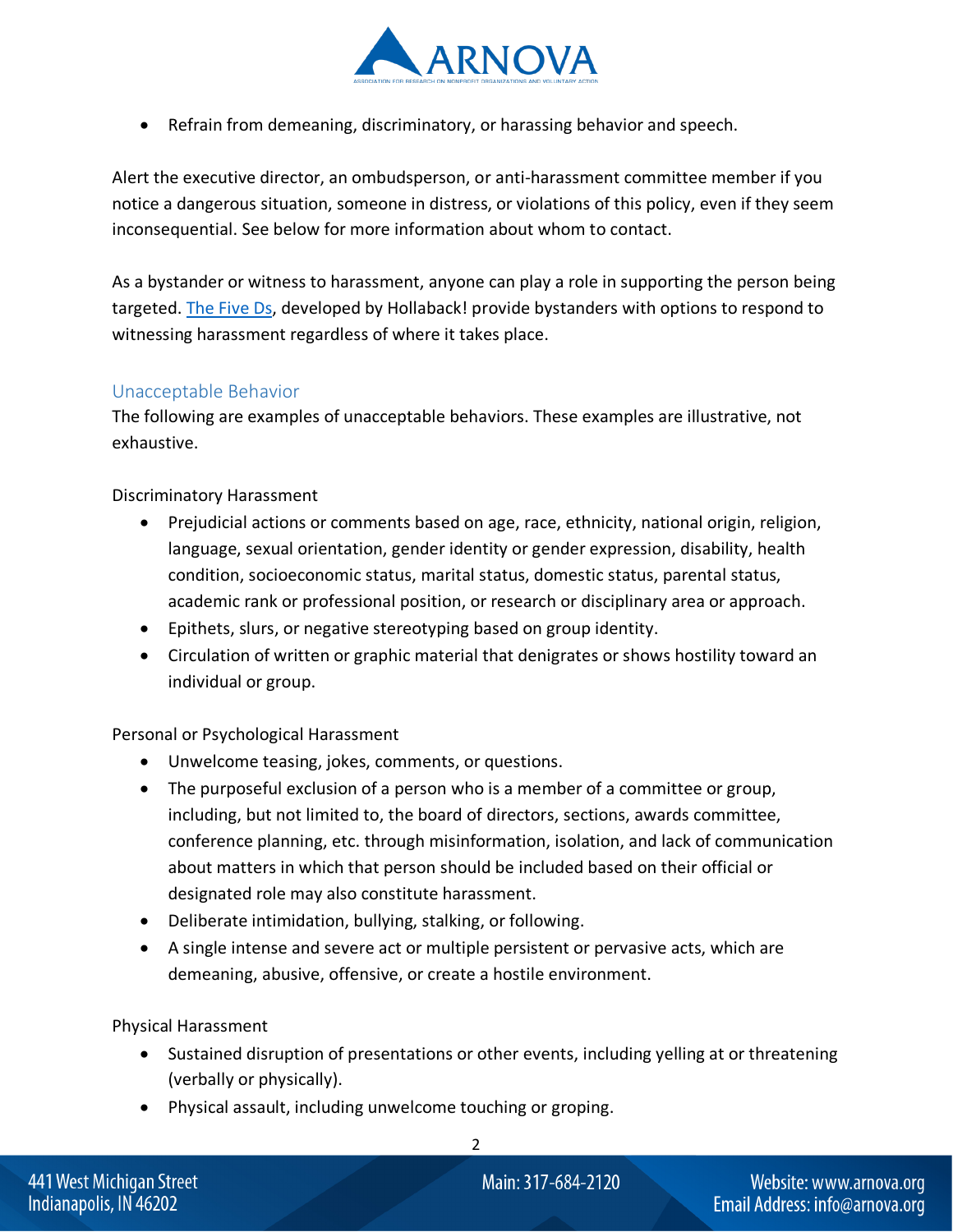

• Real or implied threat of physical harm.

Power or Retaliation Harassment

- Comments or behavior unfairly and inappropriately taking advantage of a person's official position, authority, or relationship(s).
- Retaliation for reporting of filing a complaint of harassment.

## Sexual Harassment

- Behavior (speech or actions) in formal or informal settings that demeans, humiliates, or threatens an individual on the basis of their sex, gender, gender expression, or sexual orientation. Sexual harassment can also include discriminatory remarks or actions based on an individual's sex, gender, gender expression or sexual orientation. Sexual harassment includes unwelcome sexual advances, requests for sexual favors, and other verbal comment or physical conduct of a sexual nature, including situations in which the request or conduct involves any implied or expressed promise of professional reward for complying; or the request or conduct involves any implied or expressed threat of reprisal or denial of opportunity for refusing to comply; or the request or conduct results in what reasonably may be perceived as a hostile or intimidating environment. Such examples are illustrative, not exhaustive.
- Sexual harassment does not refer to occasional compliments of a socially acceptable nature or consensual personal and social relationships without discriminatory effect. It refers to behavior that reasonably situated persons would regard as not welcome and as personally intimidating, hostile, or offensive.

# Reporting Unacceptable Behavior

Reporting unacceptable behavior that appears to violate the Anti-Harassment and Discrimination Policy can be done by anyone, including the person(s) experiencing harassment, affected members or participants, and/or witnesses and bystanders. Reporting unacceptable behavior should follow the procedures outlined below.

ARNOVA's procedures for addressing alleged violations of the Anti-Harassment and Discrimination Policy apply to all ARNOVA members, staff and participants of any ARNOVA events, whether online or in-person, in the U.S. or elsewhere.

## Whom to Contact

There are three options for pursuing information about reporting unacceptable behavior.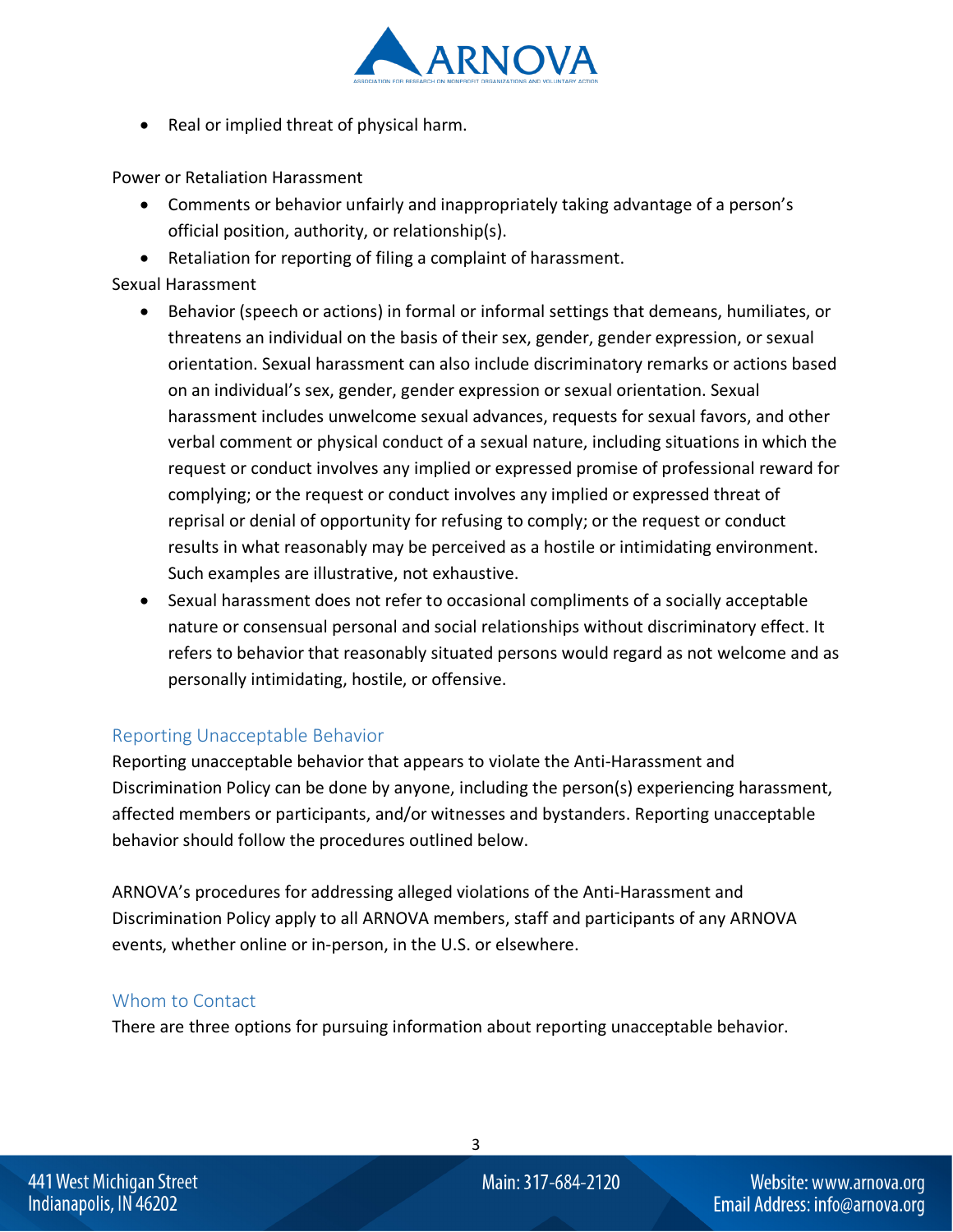

#### **1. Pursuit of Information through an Ombudsperson**

Ombudspersons are available to provide guidance, explain options for reporting harassment, and outline the avenues for pursuing a complaint. They cannot provide legal advice but can offer support and guidance. This consultation is confidential and the details of such a conversation will not be reported to any administrator, office, or committee of ARNOVA, except as required by law. At all times, the role of the Ombudsperson is entirely independent of any reporting one may decide to pursue. They also act independent of the Executive Director or Anti-Harassment Committee (see below).

A team of three, diverse, appropriately trained ARNOVA volunteer Ombudspersons will be appointed by the President, from among qualified members of ARNOVA, for two-year terms. One of the Ombudspersons will identify as a woman, one as a man, and one as a member of the LGBTQIA community. Ombudspersons' appointments are subject to approval by two-thirds of the Board.

# **2. Pursuit of Information or Reporting through the Executive Director or Chair of the Anti-Harassment Committee**

The ARNOVA Executive Director can provide information about the options for reporting and initiate the procedures within ARNOVA (see more details about the procedures below). If a person is not comfortable with going to the Executive Director for whatever reason, they may go to the Chair of the Anti-Harassment Committee instead. The Executive Director or Chair will keep a record of the event.

The Anti-Harassment Committee is appointed by the ARNOVA President to oversee the reporting and complaint process. It is made up of 3-5 members who typically serve three-year, staggered, terms. The Chair of the Committee should ideally have expertise in the area of gender violence, diversity and inclusion, or related areas and preferably be a member of the Board and full professor or person working outside of academia. There should be diverse representation on the committee. All members of the Committee will be trained in the ARNOVA Anti-Harassment and Discrimination Policy and in dealing with harassment grievances. Members will also be fully insured against all legal liability under the ARNOVA Directors and Officers insurance. Legal counsel will also be consulted as needed. The ARNOVA Executive Director is a non-voting member of the Anti-Harassment Committee. Ombudspersons are NOT members of the committee. Committee member appointments are subject to approval by two-thirds of the ARNOVA Board.

4

441 West Michigan Street Indianapolis, IN 46202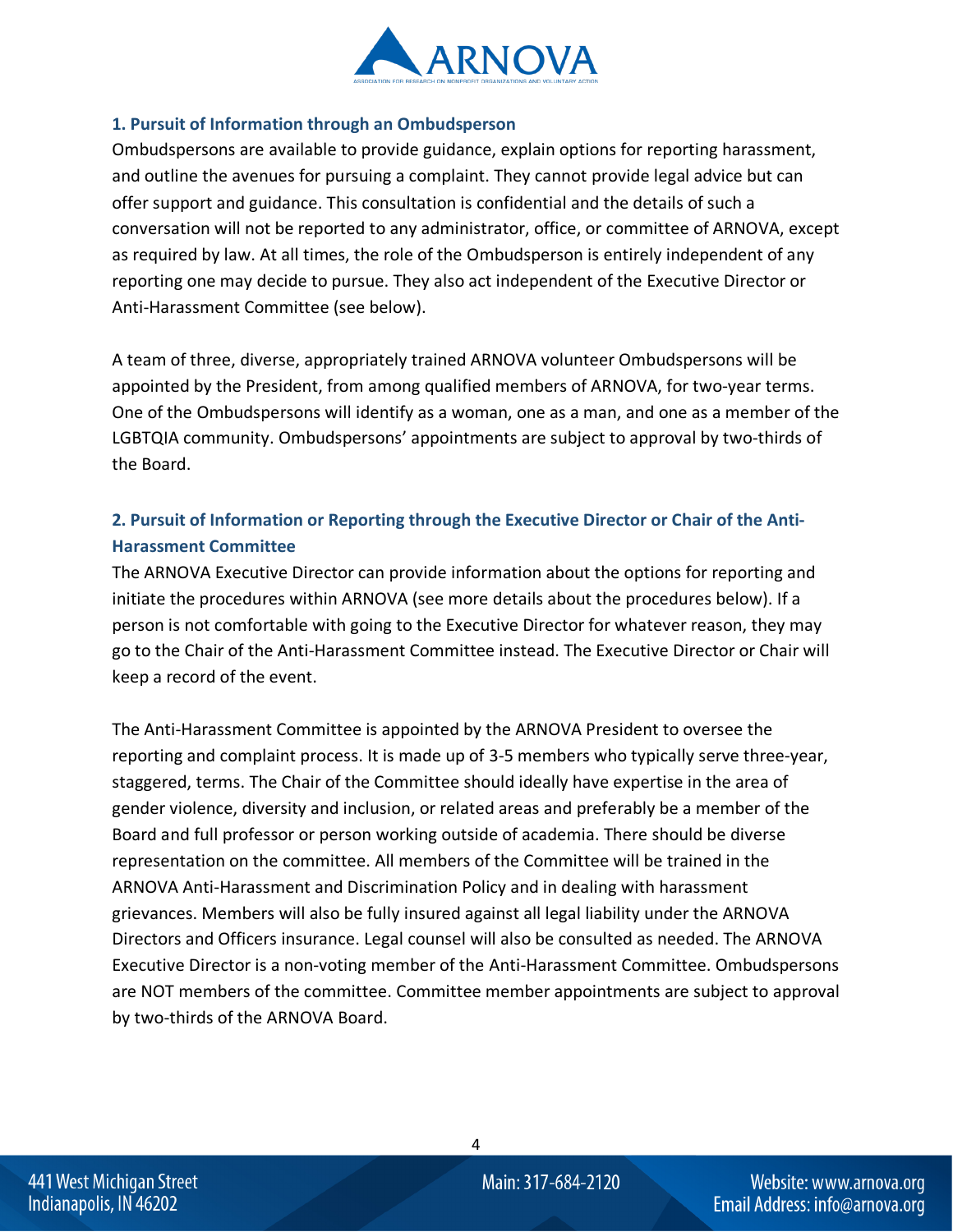

#### **3. Pursuit of Reporting Through Online Form**

Reporting can also be submitted online, with the option to submit anonymously. The Executive Director and Anti-Harassment Committee Chair will follow up with impacted parties as appropriate and possible. The Executive Director will keep a record of the event.

## Options for Reporting Harassment and Procedures

There are four options through which reporting harassment can be pursued. These can be taken as alternative routes (any one can be pursued) or as options that can be pursued in sequence (starting with options 1 or 2, Notice of Concern or Formal Complaint). The person(s) experiencing harassment can decide which option(s) to pursue.

#### **1. Notice of Concern**

If a person is unsure if a behavior violates the Anti-Harassment and Discrimination Policy or wants to remain anonymous, they may submit a notice of concern, which is meant to alert the Anti-Harassment Committee to a possible violation of the Policy. This concern may be reported by the person(s) experiencing harassment and/or a bystander and may be reported anonymously.

If the Committee agrees that the conduct alleged appears to be a violation of the Policy, the Executive Director or Committee Chair will share the notice of concern with the person who allegedly engaged in the conduct, and who may submit a response. The behavior alleged to have occurred will be summarized or described so as to protect identities. The Executive Director will keep a record of the event.

In consultation with the person(s) filing the concern, if known, the Anti-Harassment Committee may move forward with further processes (see items 2, 3 and 4 below) if the Committee concludes that it would be appropriate to do so.

#### **2. Formal Complaint**

A Formal Complaint may be reported by the person(s) experiencing harassment and/or a bystander. It may not be reported anonymously.

If the Anti-Harassment Committee agrees that the conduct alleged appears to be a violation of the Policy, and in consultation with the person being harassed, the Executive Director or Anti-Harassment Committee Chair will share the complaint with the person who allegedly engaged in the conduct, and who may submit a response. Typically, the information shared will not identify the person filing the complaint, but rather will describe the behavior alleged to have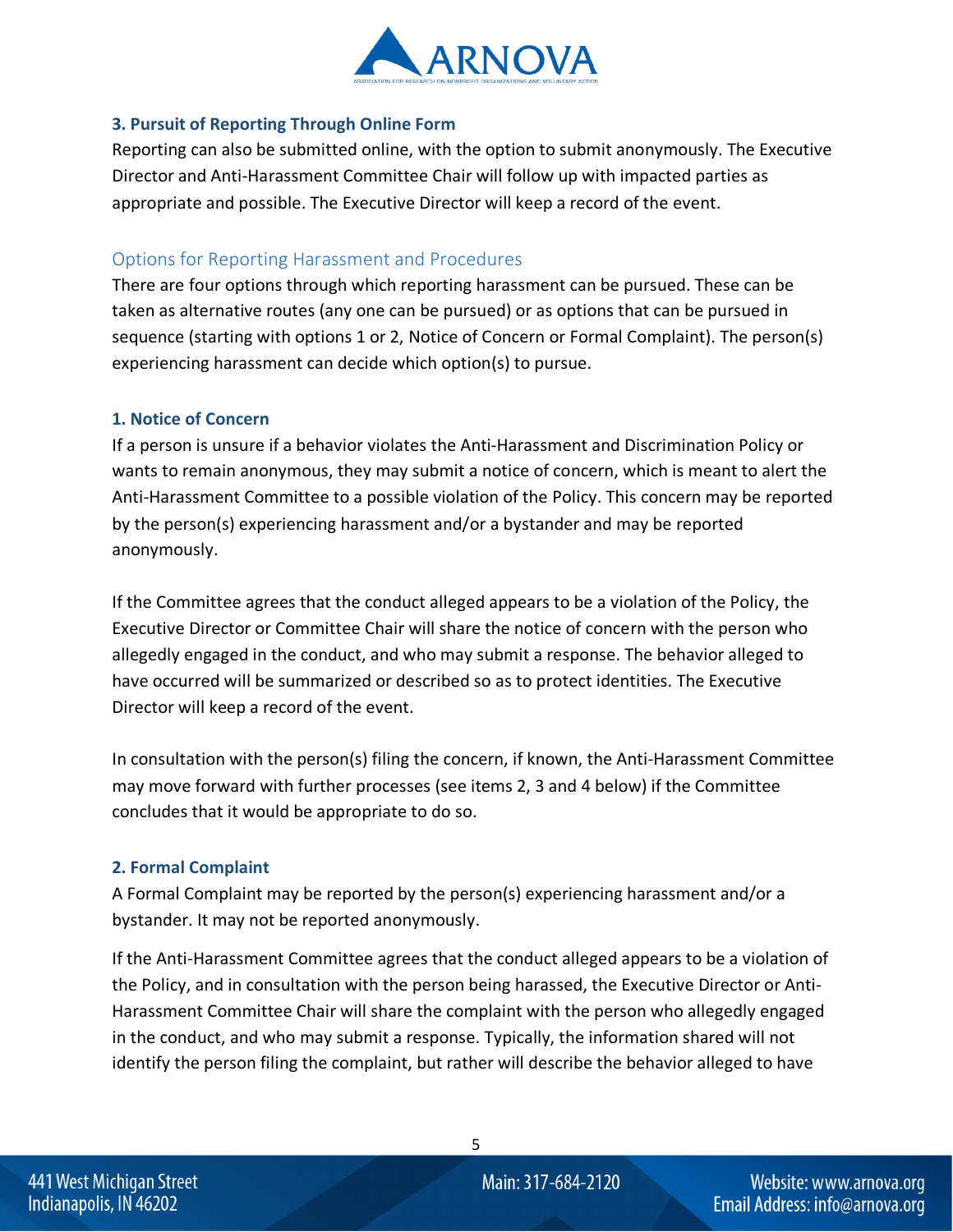

occurred. The behavior alleged to have occurred will be summarized or described to protect identities to the extent possible. The Executive Director will keep a record of the event.

In consultation with the person(s) filing the complaint, the Anti-Harassment Committee may move forward with further Mediation or Formal Investigation processes (see items 3 and 4 below) if the Committee concludes that it would be appropriate to do so.

#### **3. Mediation Process**

If a person experiencing harassment and filing a formal complaint pursues this option as they deem appropriate, and if the Anti-Harassment Committee agrees that the conduct alleged appears to be a violation of the Policy, the Anti-Harassment Committee will examine the case and search for a solution agreeable to both parties. The identity of the person experiencing harassment and filing the complaint may be disclosed in this process. Mediation procedures include:

- 1. Filing a complaint and request for mediation made to the Executive Director or Chair of the Anti-Harassment Committee.
- 2. The Executive Director and a member of the Anti-Harassment Committee will contact both parties to facilitate a suitable solution that will bring satisfaction to both parties.
- 3. In consultation with the person filing a complaint, an outside mediator may be brought in.

In consultation with the person(s) filing the complaint, the Anti-Harassment Committee may move forward with further Formal Investigation (see item 4 below) if the Committee concludes that it would be appropriate to do so.

## **4. Formal Investigation**

A person experiencing harassment and filing a complaint may request a Formal Investigation. If the Anti-Harassment Committee agrees that the conduct alleged appears to be a violation of the Policy, the following steps will be pursued:

- 1. Fact-finding will be conducted by the Anti-Harassment Committee. In consultation with the person filing the complaint, the Committee may bring in a third party to conduct an independent investigation.
- 2. The person filing the complaint will be asked to provide information, including the approximate time/date of the behavior, the location and circumstances surrounding the incident, and any other people that may have been involved in or witnessed the incident.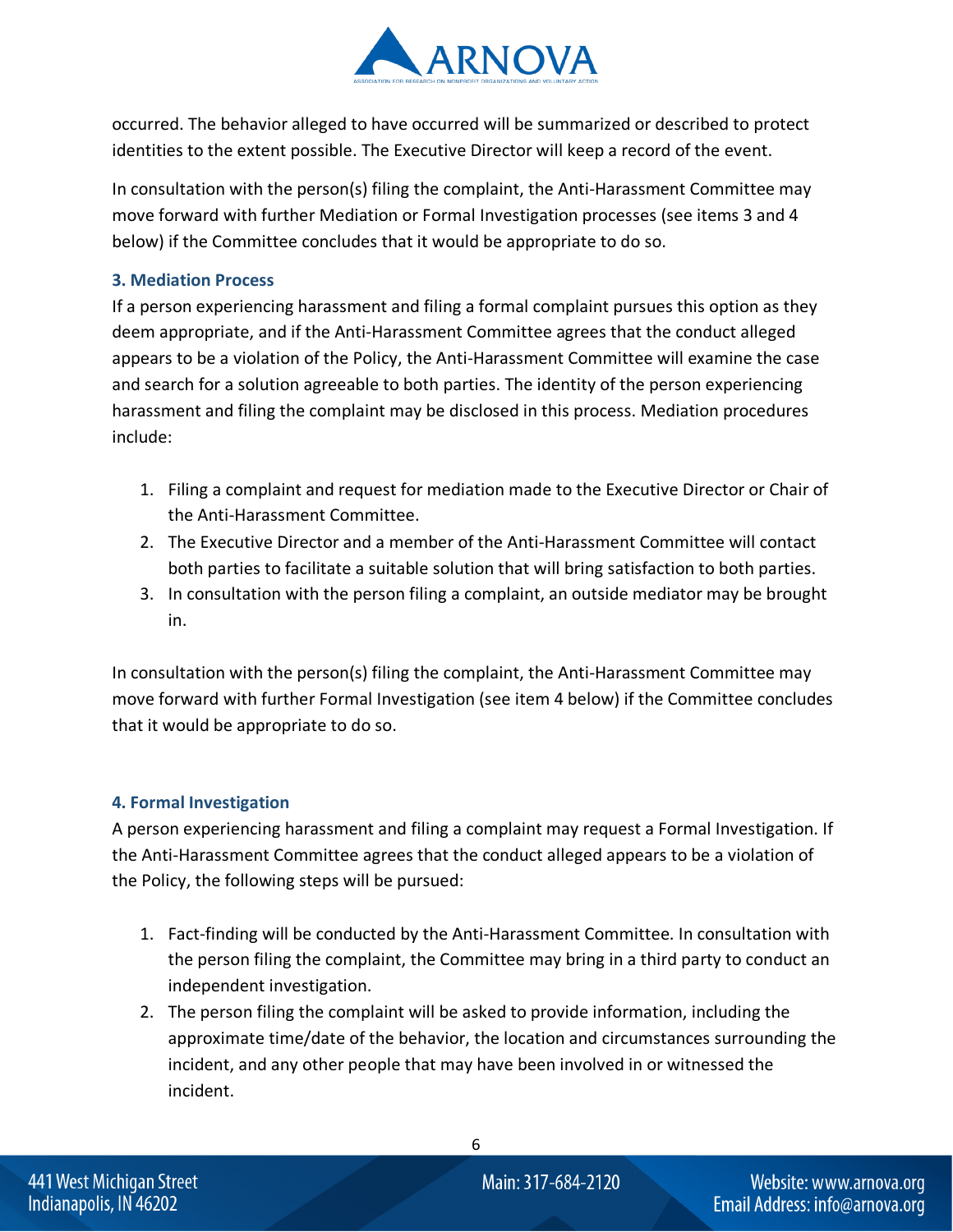

- 3. The Executive Director or Anti-Harassment Committee Chair will inform the individual whose conduct is in question. A written statement of the complaint shall be made available to both parties.
- 4. The individual whose conduct is in question will also be asked to provide a statement providing their account of the activities in the complaint.
- 5. The Anti-Harassment Committee may ask to meet with the person filing the complaint or individual in question, solicit evidence and statements from identified witnesses, or consult with others with direct knowledge of the event in question.
- 6. The Anti-Harassment Committee Chair and Executive Director will prepare a detailed report summarizing the investigation for the Anti-Harassment Committee.
- 7. The Anti-Harassment Committee will decide on the case per the following:
	- a. **Negative/Inconclusive Finding:** In the event that the Anti-Harassment Committee finding is inconclusive or negative, or if the Committee's vote is not unanimous in its determination that the policy has been violated, the Chair of the Committee will convey this to the President of ARNOVA and Executive Director, who will inform both parties in writing.
	- b. **Finding of Harassment:** In the event the Anti-Harassment Committee finds that harassment has occurred and has determined the appropriate sanctions, the President of ARNOVA, Chair of the Anti-Harassment Committee, and the Executive Director shall meet to consider what steps can be taken, given the particulars of the case, to protect the person filing the complaint from retaliatory action by those named in the complaint. A written summary of the decision and recommended action(s) will be provided to the ARNOVA Board for approval by a two-thirds majority. The findings and sanctions will be conveyed in writing to all parties upon completion of the process.

## Potential Sanctions

The following sanctions may be applied individually or in combination, with the length of time to be determined by the Anti-Harassment Committee as part of the sanction itself:

- 1. Warning the harasser to cease their behavior (written letter).
- 2. Terminating the harasser's employment with ARNOVA.
- 3. Suspending the harasser from ongoing ARNOVA activities or events as well as any ongoing ARNOVA responsibilities and appointments.
- 4. Barring the harasser from assuming any future governance positions within ARNOVA.

7

5. Barring the harasser from future ARNOVA activities or events.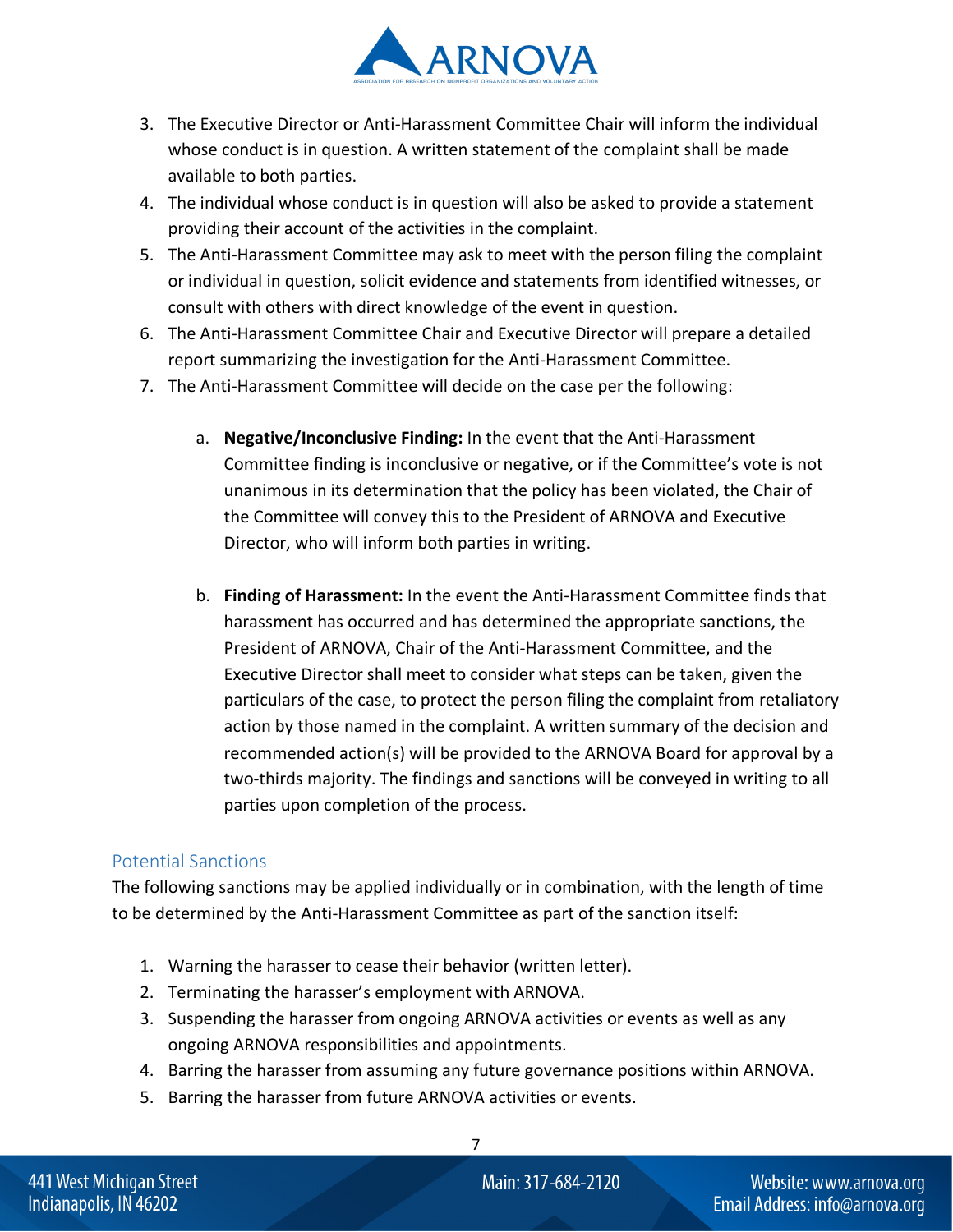

6. Revoking the harasser's ARNOVA membership.

Persons who violate this policy may also be subject to civil damages or criminal penalties.

The Anti-Harassment Committee will determine the sanction(s) based on the severity of the violation. All determinations to issue sanctions by the Committee must be unanimous.

#### Appeal

Should either party wish to appeal a decision, they can do so within 30 days after a decision is made. They may make an appeal to the ARNOVA Board. Grounds for appeal include a claim of procedural error, substantive new evidence, evidence of the use of impermissible criteria, or evidence of bias in the treatment of the fact-finding and decision process. The appeal must be made in writing. If approved by two-thirds of the Board, a final un-appealable decision will be issued at that time.

## Additional Information

#### **Scope and Deadline**

These procedures apply to all ARNOVA members, staff and participants at ARNOVA events, whether online or in-person, in the U.S. or elsewhere.

A complaint of harassment may be pursued within two years of the incident. A complaint of harassment may be pursued within two years of the incident. ARNOVA reserves the right to postpone consideration of a complaint if the conduct at issue is currently under investigation in another forum, such as EEOC, civil litigation, or an internal investigation at an academic institution.

If an allegation includes actions that involve criminal activity and/or sexual assault, individuals are strongly encouraged to also file a report with law enforcement. An investigation through ARNOVA may continue regardless of the status of civil or criminal charges involving the same incident.

#### **Retaliation**

As a general principle, ARNOVA will make every effort to protect persons filing complaints from retaliation. The Anti-Harassment Committee Chair and Executive Director will discuss with the person being targeted to consider ways to protect against retaliation. Retaliation for reporting a concern or filing a complaint is a form of harassment.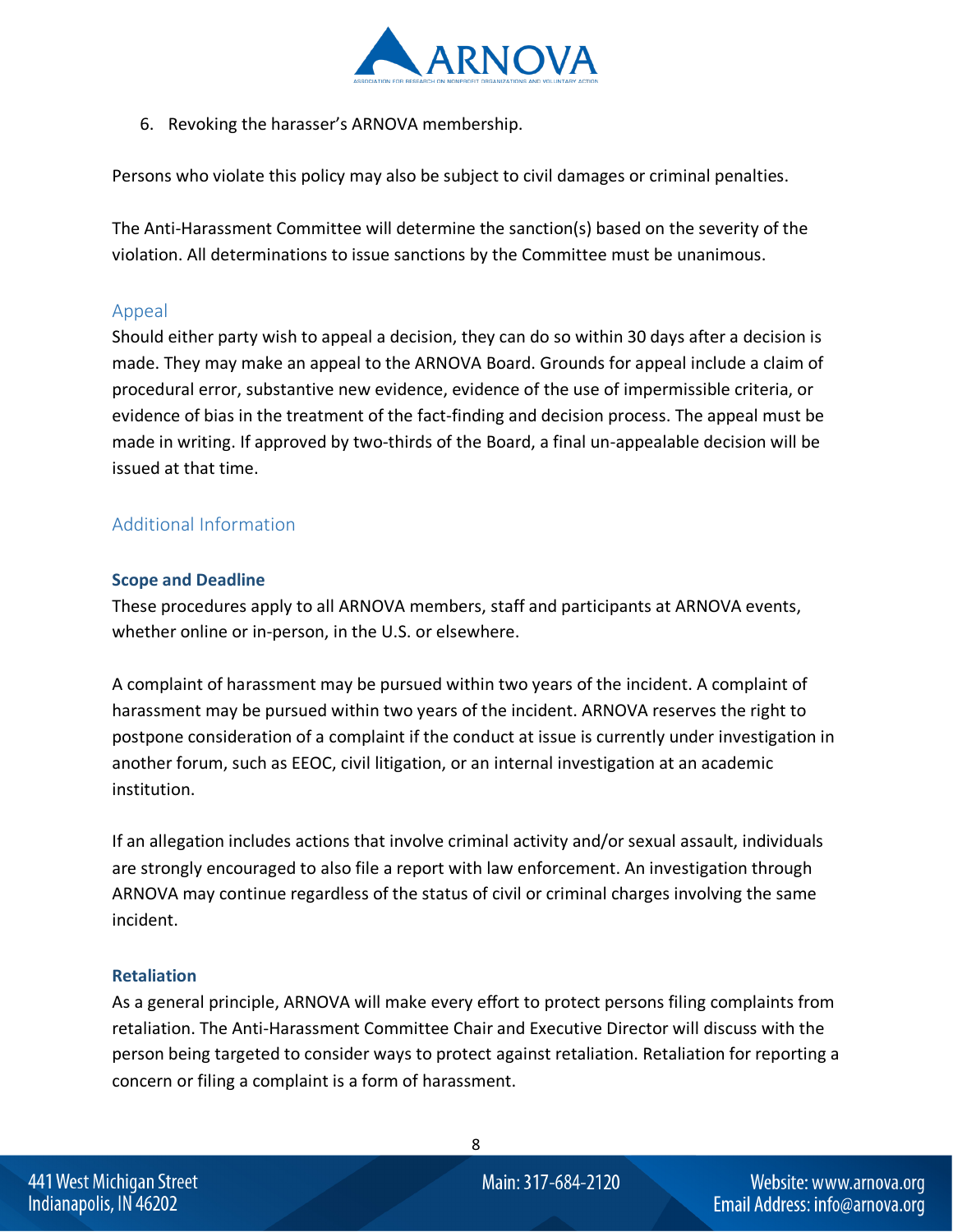

#### **Confidentiality**

At all stages, ARNOVA will maintain confidentiality to the extent possible.

#### **Conflict of Interest**

If any member of the Anti-Harassment Committee identifies a conflict of interest, defined as current or past intimate relationship or family relations, current or past shared university affiliation, current or past relationship of co-authorship or collaboration, or prior Ph.D. supervision of either the person filing a complaint or the individual whose conduct is in question, the person will be replaced during the case's proceedings by another member who has completed training.

#### **Unacceptable Behavior Outside of ARNOVA-Sponsored Activities**

In some cases, unacceptable behavior by a member of ARNOVA takes place outside of ARNOVA-sponsored activities, leading to criminal and civil sanctions, finally adjudicated findings of misconduct by employers, courts, and other entities such as a municipal government and its agencies, a state government and its agencies, the federal government and its agencies (EEOC etc.). These external decisions can be the basis for the ARNOVA Board to permanently exclude a member from ARNOVA. In such cases, this decision will be taken by a vote of the ARNOVA Board (two-thirds majority). The Anti-Harassment Committee may recommend the suspension of membership during a criminal investigation.

## **Reporting Procedures for ARNOVA Board and Staff**

ARNOVA board or staff members who become aware of any form of harassment during the course of ARNOVA-related events should proceed as follows:

- 1. If harassment is observed or reported by or to any ARNOVA staff or board member and there is a question of immediate physical danger, report immediately to the Executive Director. Steps should be taken by the Executive Director to ensure immediate safety of all attendees and staff.
- 2. Any staff or board member other than the Executive Director who receives information about harassment must immediately refer it to the Executive Director. The Executive Director will approach the individual identified as being harassed to discuss resources and options for reporting or pursuing a complaint.
- 3. Regardless of the action taken, a report of concern should be filed with the Executive Director and kept for aggregate reporting purposes.
- 4. In the case of egregious behavior, the ARNOVA President and Board may sanction a member and possibly ask them to leave the conference or event venue.